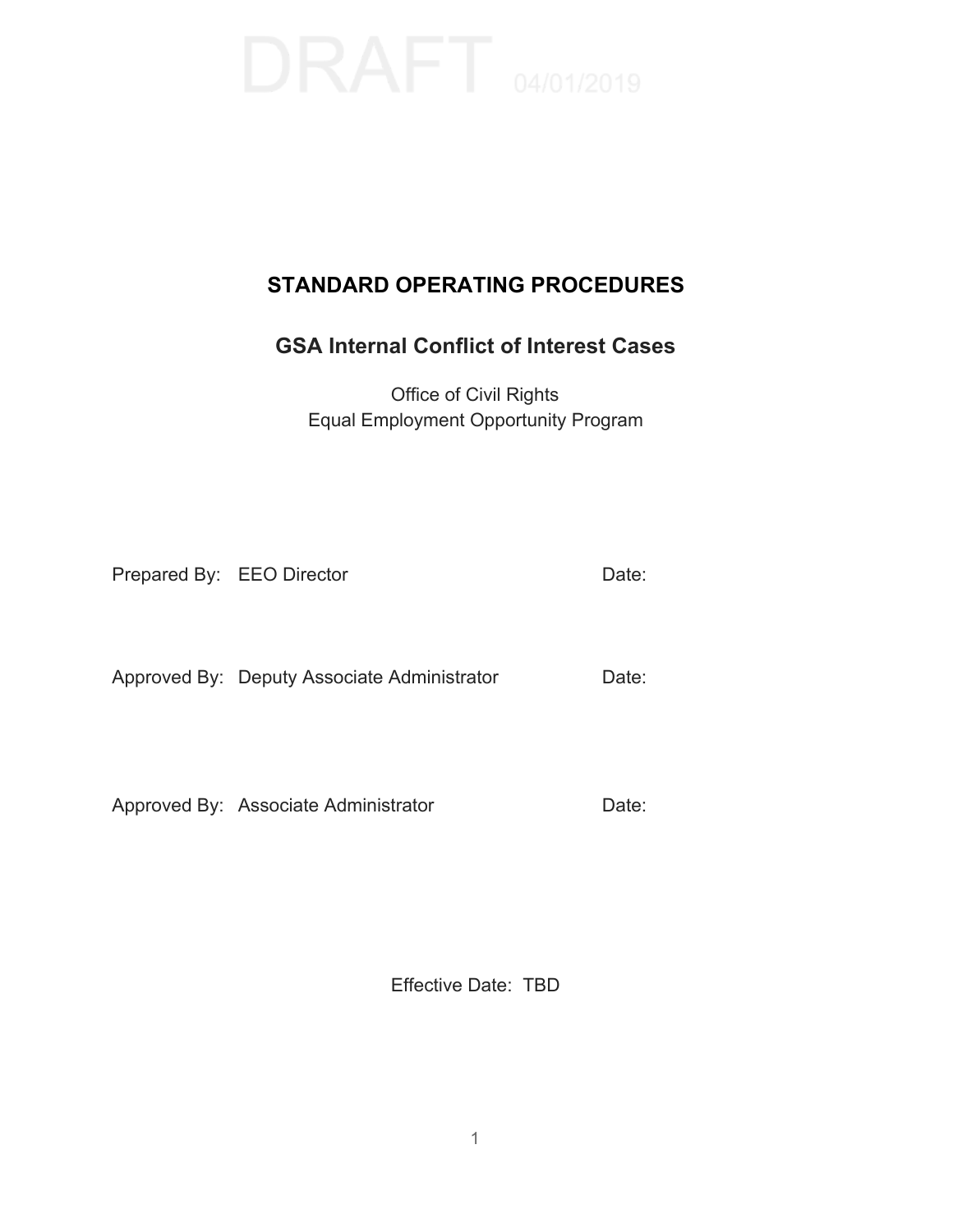### *Revision History*

Revisions that have been made over time to the SOP are outlined below. An annual review will be completed by June 30th of each fiscal year. Table below indicates the date of revision, the effective section with corresponding page numbers of the revision, and an explanation of what was revised.

| Date of<br><b>Revision</b> | Section(s)/ Page(s)<br><b>Revised</b> | <b>Revision Explanation</b> |
|----------------------------|---------------------------------------|-----------------------------|
|                            |                                       |                             |
|                            |                                       |                             |
|                            |                                       |                             |
|                            |                                       |                             |
|                            |                                       |                             |
|                            |                                       |                             |
|                            |                                       |                             |
|                            |                                       |                             |
|                            |                                       |                             |
|                            |                                       |                             |
|                            |                                       |                             |
|                            |                                       |                             |
|                            |                                       |                             |
|                            |                                       |                             |
|                            |                                       |                             |
|                            |                                       |                             |
|                            |                                       |                             |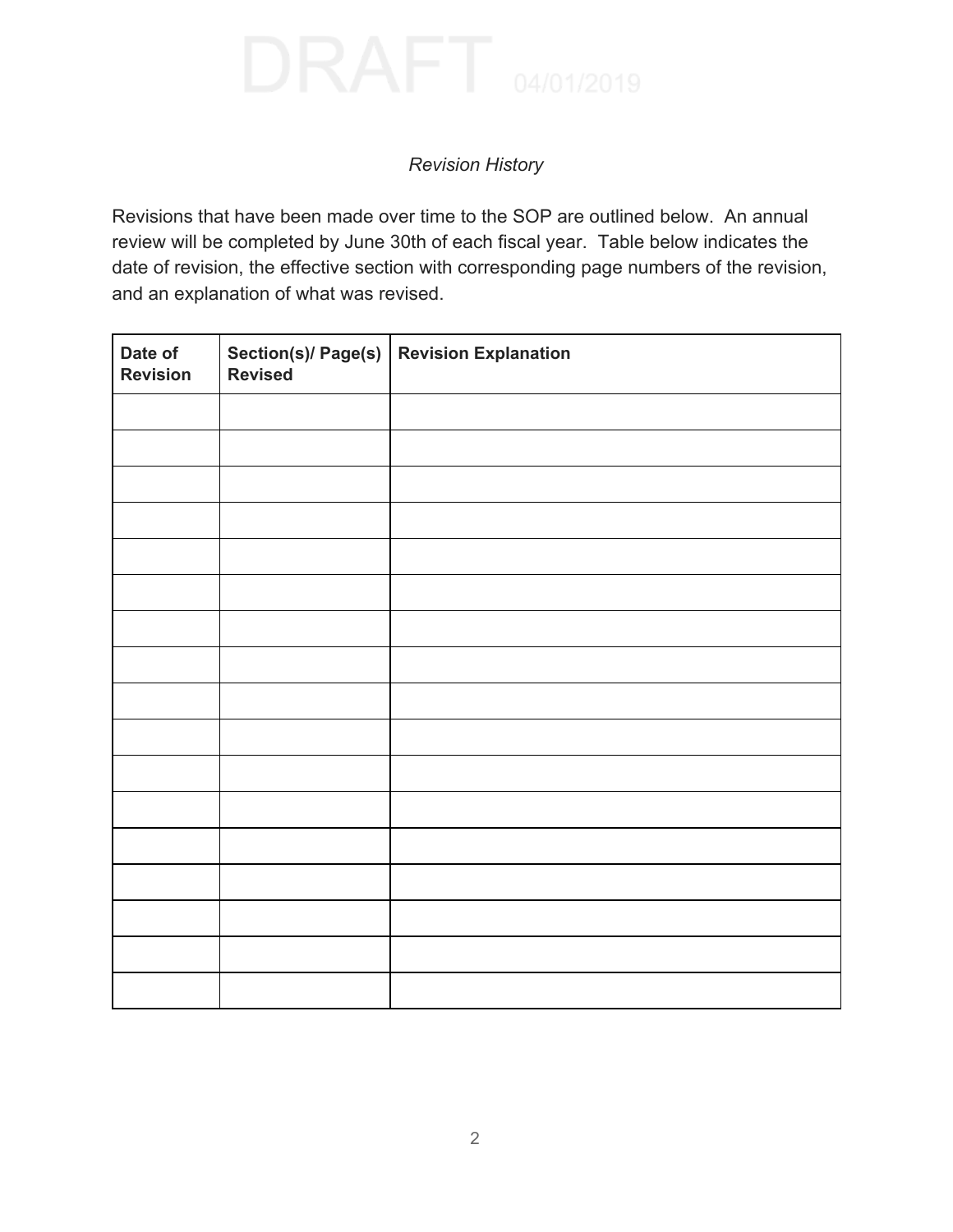| <b>Table of Contents</b>                                                                                                                                                                                                                     |                                          |
|----------------------------------------------------------------------------------------------------------------------------------------------------------------------------------------------------------------------------------------------|------------------------------------------|
| I. Purpose                                                                                                                                                                                                                                   | $\overline{\mathbf{4}}$                  |
| II. Background                                                                                                                                                                                                                               | $\boldsymbol{4}$                         |
| III. References, Resources                                                                                                                                                                                                                   | 5                                        |
| <b>IV.Responsibilities</b>                                                                                                                                                                                                                   | 5                                        |
| <b>V. Unauthorized Access</b>                                                                                                                                                                                                                | 6                                        |
| <b>VI. Conflict Case Processing</b><br><b>B. Informal Processing</b><br>C. Mediation Requested<br>D. Formal Processing<br>E. Processing Hearing Request<br>F. Processing Final Orders<br>G. Processing Final Agency Decisions<br>H. Absences | 7<br>8<br>9<br>9<br>11<br>11<br>12<br>13 |
| <b>VII. Reporting</b><br>A. Conflict Activity Report<br><b>B. External GSA Reports</b>                                                                                                                                                       | 14<br>14<br>14                           |
| Appendix A -Glossary<br>Appendix B - Sample Weekly Report                                                                                                                                                                                    | 15<br>16                                 |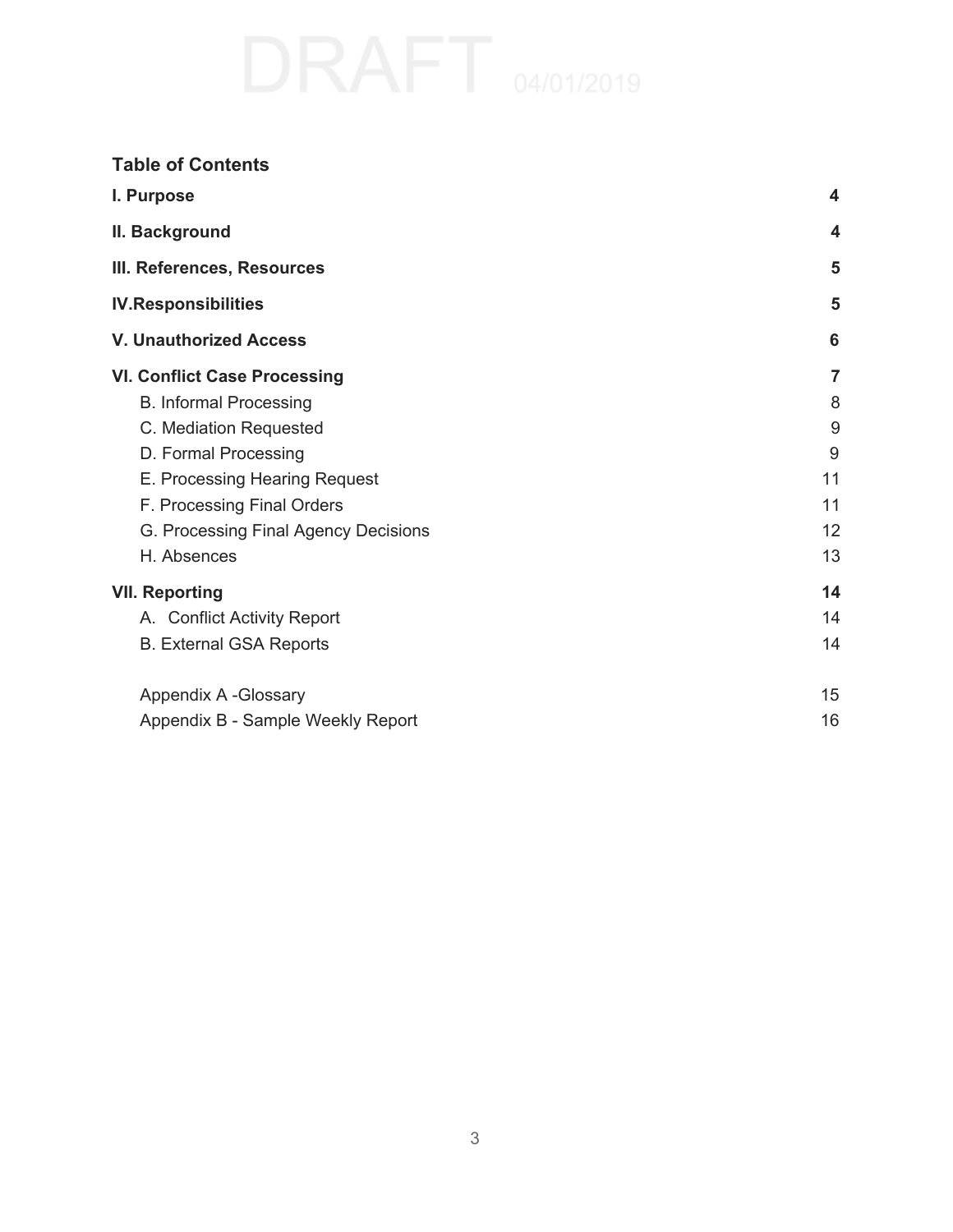# **GSA Internal Conflict of Interest Cases STANDARD OPERATING PROCEDURES**

# <span id="page-3-1"></span><span id="page-3-0"></span>I. Purpose

 These Standard Operating Procedure (SOP) establish procedures and guidance for processing internal General Services Administration (GSA) Equal Employment Opportunity (EEO) cases that have been determined to have conflict of interest concerns. Conflict of interest cases require special handling and SOPs outside the SOPs for non-conflict EEO cases.

 Accessing conflict cases without a business need to know will result in disciplinary action. This includes accessing an employee's own case, the case of a friend or a co-worker; accessing a case out of curiosity or because it presents interesting issues; accessing a case out of concern for a particular individual; and accessing a case file for any reason other than a business need to know. A conflict case should not be accessed unless the employee is a case manager designated to process conflict cases and needs access to conflict case information to perform his or her official duties.

### II. Background

 The Equal Employment Opportunity Commission (EEOC) requires agencies to develop an impartial factual record in accordance with the instructions contained in Management Directive (MD) 110. Therefore, agencies must develop procedures for processing complaints where it is perceived that the EEO office would have an actual or perceived conflict of interest. The EEOC further states that agencies should consider using a third party (another federal agency) to develop an impartial record and/or writing of the final agency decision (FAD).

 An EEO case filed within OCR will be considered a conflict of interest case depending on who filed the complaint, who the complaint is filed against, and the sensitive nature of complaint. Cases that would present a conflict of interest or the appearance of a conflict of interest are:

- ● The complainant is an OCR employee, former OCR employee or an applicant for employment with OCR.
- ● The named alleged responsible management official (RMO) involves any OCR director, supervisor or manager.
- ● The alleged RMO is the Administrator of GSA, a member of the immediate staff of the Administrator, or holds a high influential position in GSA.
- ● There may be a perception of a conflict (i.e., OCR management or employee has a personal relationship with the alleged RMO(s)).
- ● Any case that the OCR Associate Administrator determines sensitive handling is required.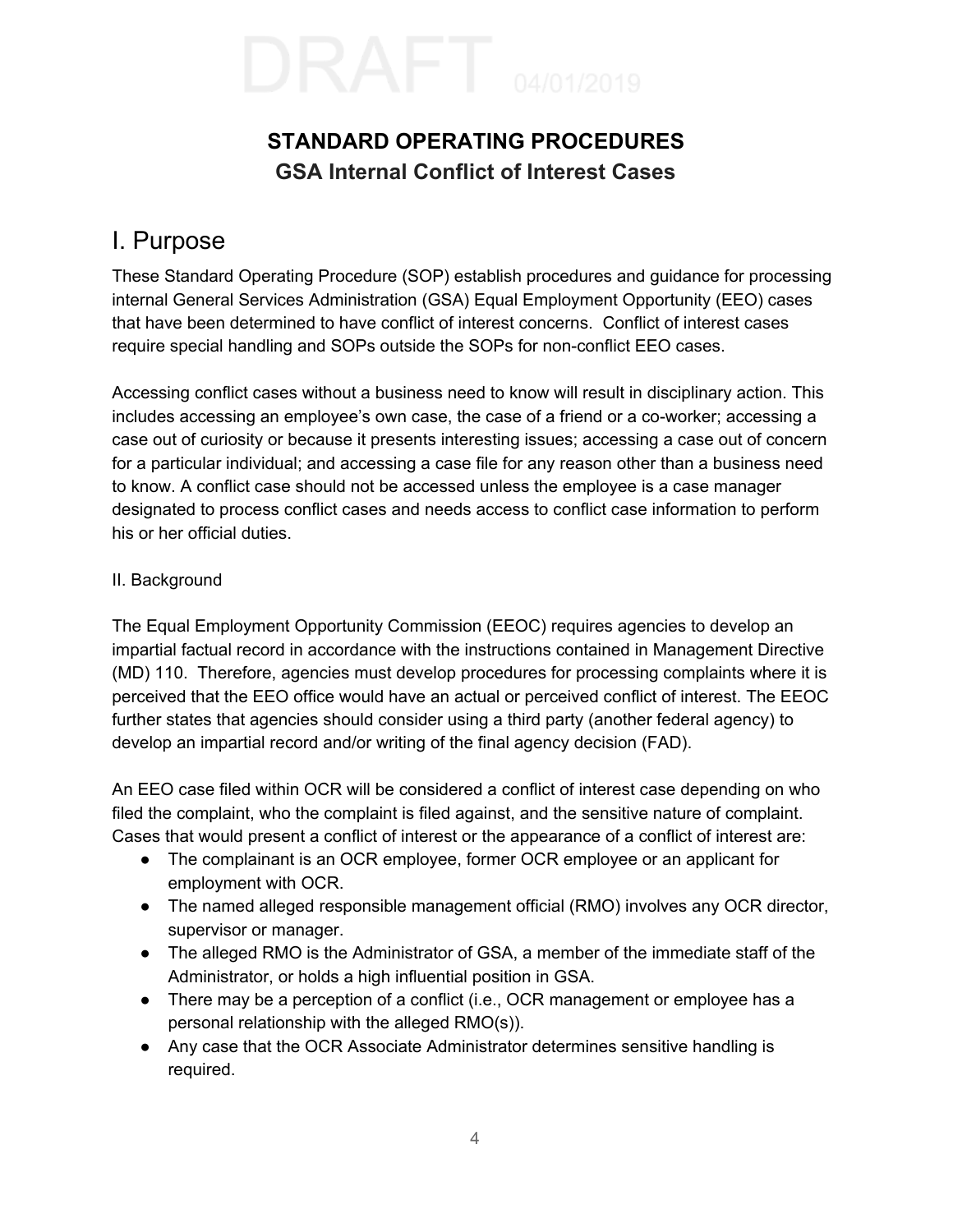Some processes that are unique to conflict EEO cases are:

- An external agency will process the EEO conflict case.
- The Adjudication & Compliance (A&C) Branch Chief serves as case manager and the Early Resolution (ER) Branch Chief as an alternate case manager.
- The OCR Associate Administrator will name an alternate conflict case manager, if necessary.
- Case information shall not be shared with OCR employees or managers, unless they are either a witness or RMO in the case.

# <span id="page-4-0"></span>III. References, Resources

- A. EEOC Management Directive [MD-110](https://www.eeoc.gov/federal/directives/md110.cfm) Chapter 1, Section IV.B and Section IV.C
- B. Code of Federal Regulations 29 [C.F.R.](https://gov.ecfr.io/cgi-bin/text-idx?SID=4b91cc663854f936299a7ab57194acc5&mc=true&node=pt29.4.1614&rgn=div5) 1614
- C. OCR Civil Rights Handbook ADM [2300.1B](https://insite.gsa.gov/cdnstatic/ADM_2300.B_Office_of_Civil_Rights_Handbook_%28Policy%29%28Posted_Version_8-8-2016%29_%23CC032162.pdf)
- D. Process for establishing an IAA SOP  [IAA](https://docs.google.com/document/d/1AR224W03q4mm8NBRHXWvefHunQISZFdoaSnRYCD7lWs/edit)
- E. Agencies OCR currently have an [IAA](https://docs.google.com/spreadsheets/d/1uwIXnZwDcpQafvsMMe7yBUVMMdU8HSKV_iV-j4GP13Q/edit#gid=188464774) with **IAA List**

# <span id="page-4-1"></span>IV.Responsibilities

### A. Conflict Case Manager

 The conflict case manager acts manages the case and ensures that all EEO complaint actions are completed. They secure an external agency to process the conflict case and serve as the point of contact for OCR. They maintain separate secured conflict case tracking sheets and electronic virtual file rooms and ensure that all appropriate databases (case tracking sheet and EEOC FEDSEP) are updated and documents are saved and uploaded as necessary. They ensure data integrity and provide data for annual reports on EEO complaint activity. to the Policy, Reporting, and Outreach (PRO) Branch Chief. The conflict case manager is typically the A&C Branch Chief; however, the ER Branch Chief will serve as an alternate when the A&C Branch Chief is named in an EEO Case.

### B. Associate Administrator for OCR:

 The OCR Associate Administrator designates a back up in the event that both the A&C and ER Branch Chiefs are alleged RMOs in a complaint. The OCR Associate Administrator receives a weekly conflict case activity report, and, that monitors case status only. The OCR Associate Administrator does not have access to iComplaints, the conflict case virtual file room, or the conflict case tracker worksheets. If there is a conflict for the OCR Associate Administrator to sign a document, the OCR Associate Administrator will request that the Administrator designate a signatory official to sign the document.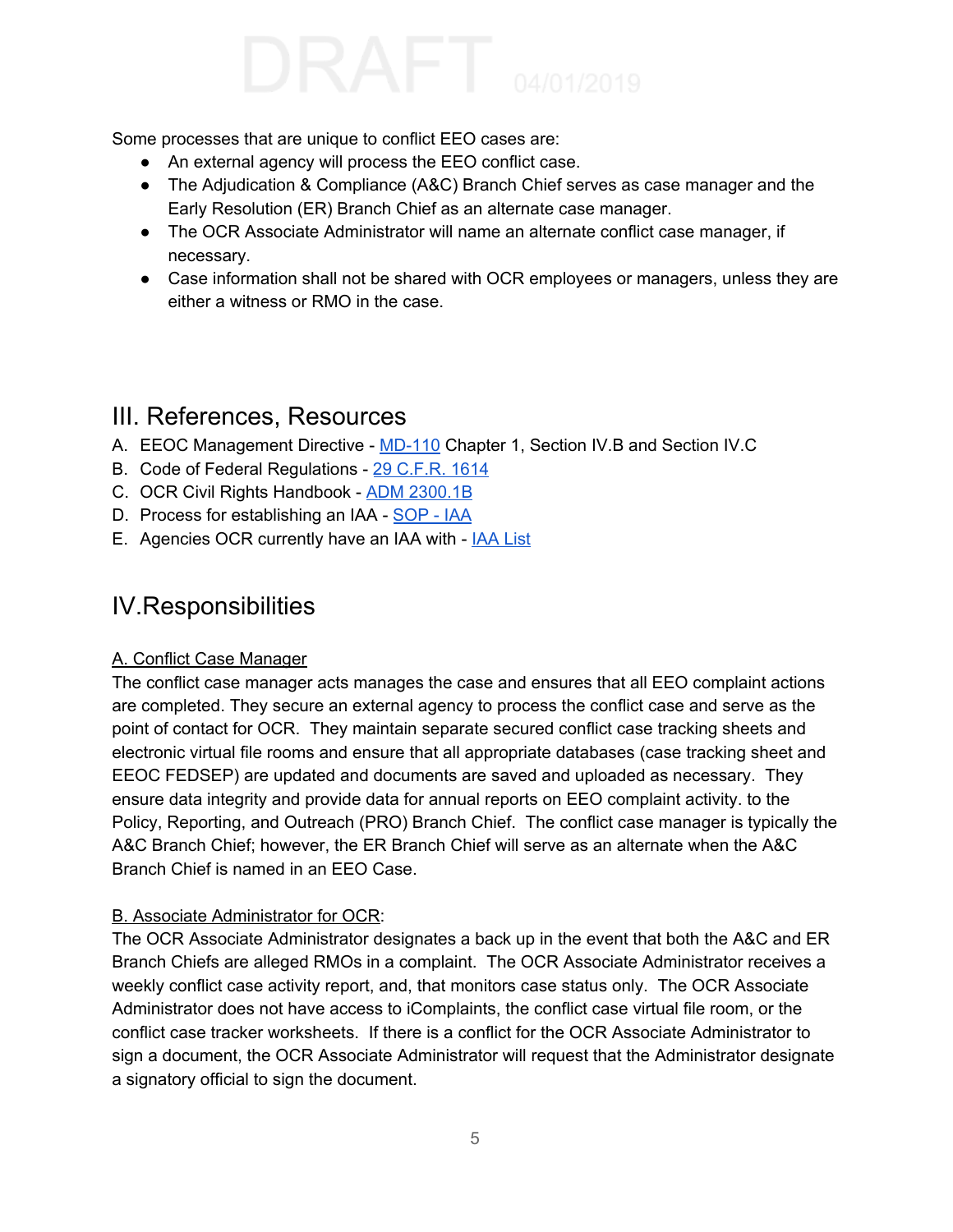### C. PRO Branch Chief:

 The PRO Branch Chief will coordinate with the conflict case managers to obtain any conflict case data required for external reports (e.g., No FEAR Act and EEOC Form 462 EEO Statistical Report). The PRO Branch Chief will merge the conflict of interest data with the aggregate data derived from iComplaints for purposes of reporting.

### D. OCR Management & Program Analysts:

 The OCR management and program analyst is responsible for managing OCR's budget and executing and managing interagency disbursements and fund transfers related to GSA's Interagency Agreements (IAA) for conflict cases. The management and program analyst will be provided information only as it pertains to procuring funds. The management and program analyst is responsible for maintaining updated IAA documents and to update the IAA list as necessary.

# <span id="page-5-0"></span>V. Unauthorized Access

Q: Who has access to conflict cases?

 A: Only Conflict Case Managers will have access to their conflict case files. No other OCR employee has a need to process, access, or review conflict case information.

 Q: What if I don't have a need to know but has access or become aware of someone who has access conflict of interest case information?

 A: You should immediately notify your Division Director and the Deputy Associate Administrator that you, or an individual, has accessed conflict of interest case information.

 Q: Will disciplinary action occur if an OCR employee access conflict of interest case information?

 A: If an OCR employee, who doesn't have a need to know, willfully access conflict of interest case information they may receive disciplinary action.

Q: What if I received information on a conflict of interest case?

 A: You should immediately forward any of the communication and/or documentation that was received to the A&C Branch Chief.

 Q: Will I be disciplined if I received unsolicited information on conflict of interest cases? A: No, if you received information about a conflict of interest case you will not be subjected to disciplinary action.

# <span id="page-5-1"></span>VI. Conflict Case Processing

 Each conflict case manager will process the cases assigned to them and maintain and update their own separate conflict case tracker and virtual file room (VFR) that will only be accessible to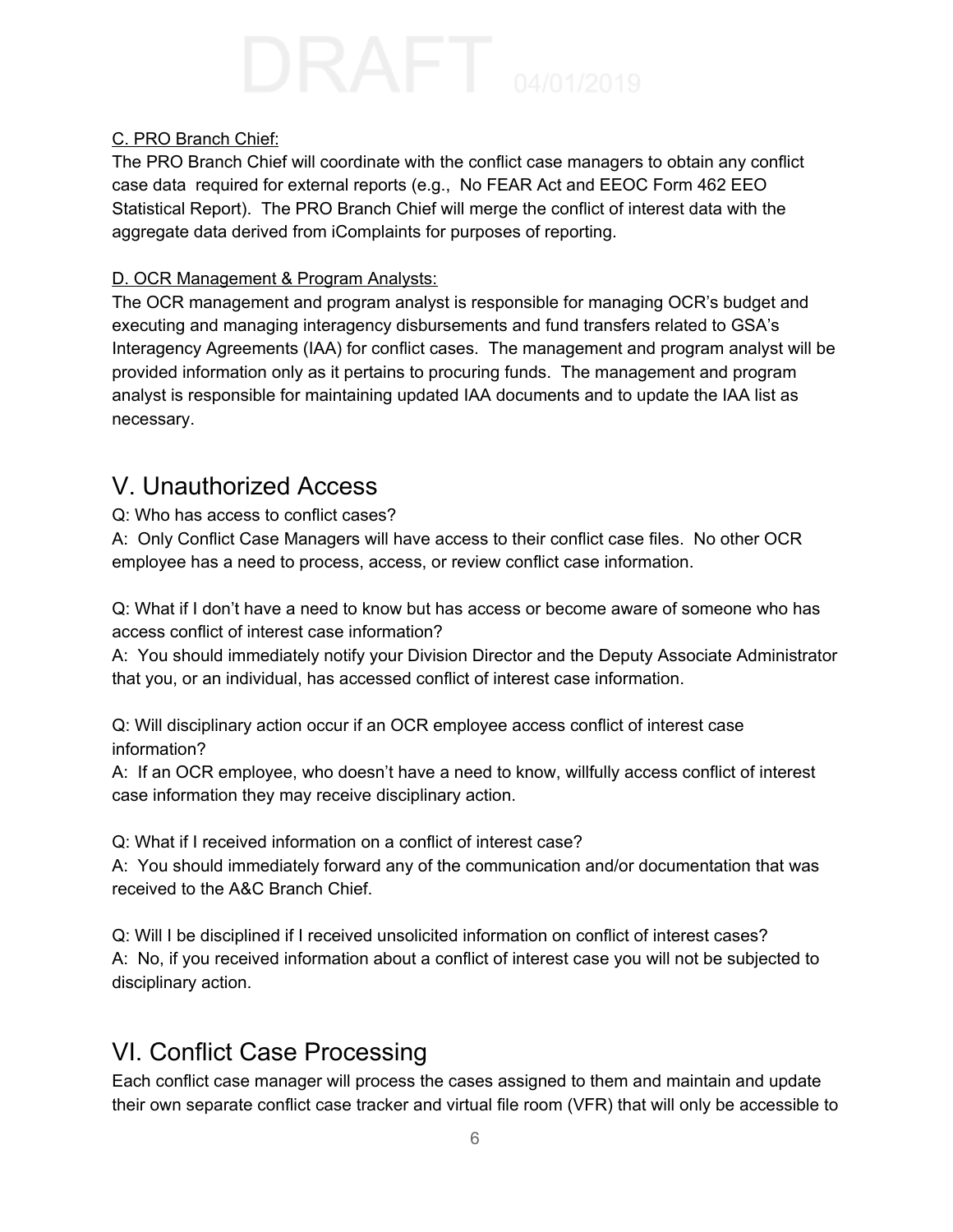them, unless they are absent (See absence section below). The conflict case manager will not input any data into iComplaints database.

## **A.**

 The standardized conflict case tracker sheet (Link to blank sheet) should be utilized to maintain conflict case data to ensure the case is properly managed and to provide reporting information. For each conflict case, the conflict case manager will:

- Enter case information on their conflict case tracker.
- Modify and add the case information throughout the tabs as appropriate.
- Provide case data, when requested, based on the conflict case tracker.

 A conflict case VFR will be created in the case manager's' Google, 'my drive.' Conflict case manager will have sole access to their respective VFR. The conflict case manager will upload to the respective case file within the VFR all documents, including emails, generated from the processing of the conflict cases. The VFR will contain the following information:

- Main Folder: Conflict Cases
- ● Within the main folder, create case file folders that follow naming conventions.
	- Case File: LastName.FirstName-Case Number
- ● Each case file folder should have subfolders
	- 01. Informal
	- 02. Formal
	- 03. Investigation
	- 04. Hearing
	- 05. FO/FAD
	- 06. Appeal
	- 07. Compliance

## <span id="page-6-0"></span> **B. Informal Processing**

 An individual may initiate an informal EEO claim by e-File, email, telephone, or direct contact with the conflict case manager. If the claim is not received by the conflict case manager, the ER Branch Chief

### *e-File*

 If an aggrieved person (AP) has filed by e-file, within iComplaints, the conflict case manager will re-assign the case office location to the hierarchy office of 'Conflict Cases - AK'. The conflict case manager will download and save the information entered into iComplaints and then delete the case from iComplaints.

To modify the hierarchy:

1. Search case within iComplaints.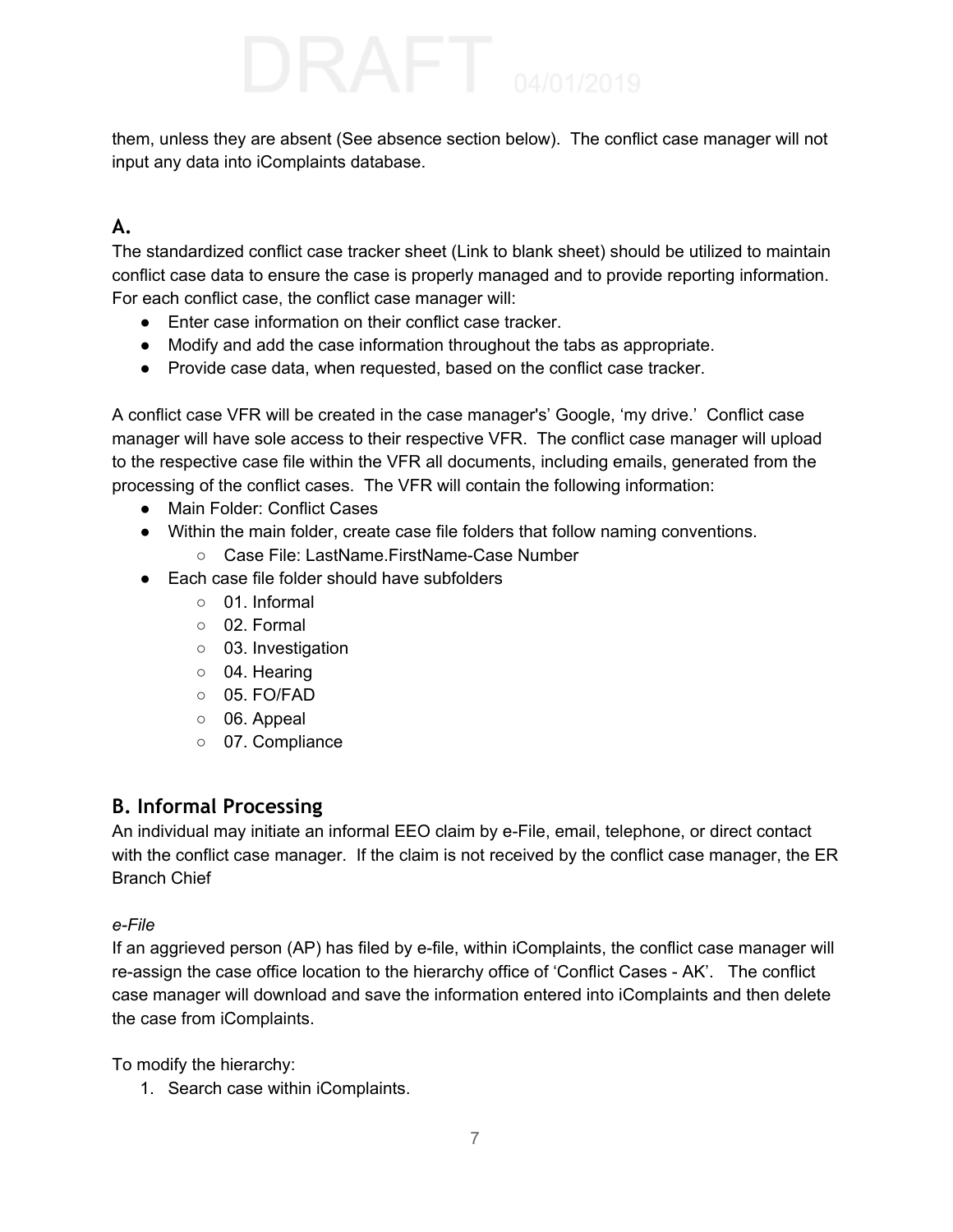- 2. Open case and click on 'Edit this Case' button in the right-hand corner.
- 3. On the 'Complainant' tab scroll down to the bottom and click on 'Edit'.
- 4. New view pops up Update Complaint Form.
- 5. Under the Office: Choose Office section, locate correct office.
	- a. 'Conflict Cases AK'
	- b. Click on 'Update'

 The assigned conflict case manager will proceed with processing the informal case as described below.

- 1. Create a case number for the case following the general structure (i.e., GSA-18-CO-P-0045).
	- a. Double check in iComplaints and with other conflict case managers to ensure that the case number is not a duplicate.
- 2. Create an electronic case file within their conflict VFR.
- 3. Review the IAA list to see what agencies are available to request work.
- 4. Reach out to the point of contact listed for that agency via email and inquire if they are available to conduct the specific work requirement and, if so, what the estimated cost would be.
- 5. Send an email to OCR management analyst informing them of the new case including: case number, name of processing agency, specific work requirement (Counseling and ADR), service where the complaint originated from, and estimated cost. Review SOP - IAA for additional information.

 Note: In order to maintain the AP right to anonymity during the informal process, no formal notification to OCR management will occur besides a general "complaint has been initiated" for budgetary reasons.

- 6. Forward case details (i.e., AP's name, contact information, case number, and initial contact documentation, if applicable) to the appropriate external agency.
- 7. Notify the AP of the name of the agency that will process their case and the contact information of the POC.
- 8. Update conflict case tracker with the appropriate information, as necessary.
- 9. Provide requested documentation or information as requested by external agency.
- 10. Request weekly updates from the processing agency to ensure timeliness and for reporting purposes.
- 11. Upon receipt of the counselor's name, provide notification to AP and named RMO(s).
	- a. If anonymity is requested, the AP's name shall not be disclosed.
- 12. Upon completion of the informal process, conflict case manager will:
	- a. Upload documents to electronic case file within their VFR.
	- b. Update conflict case tracking sheet with appropriate information.
	- c. Email OCR management analyst that informal process was completed,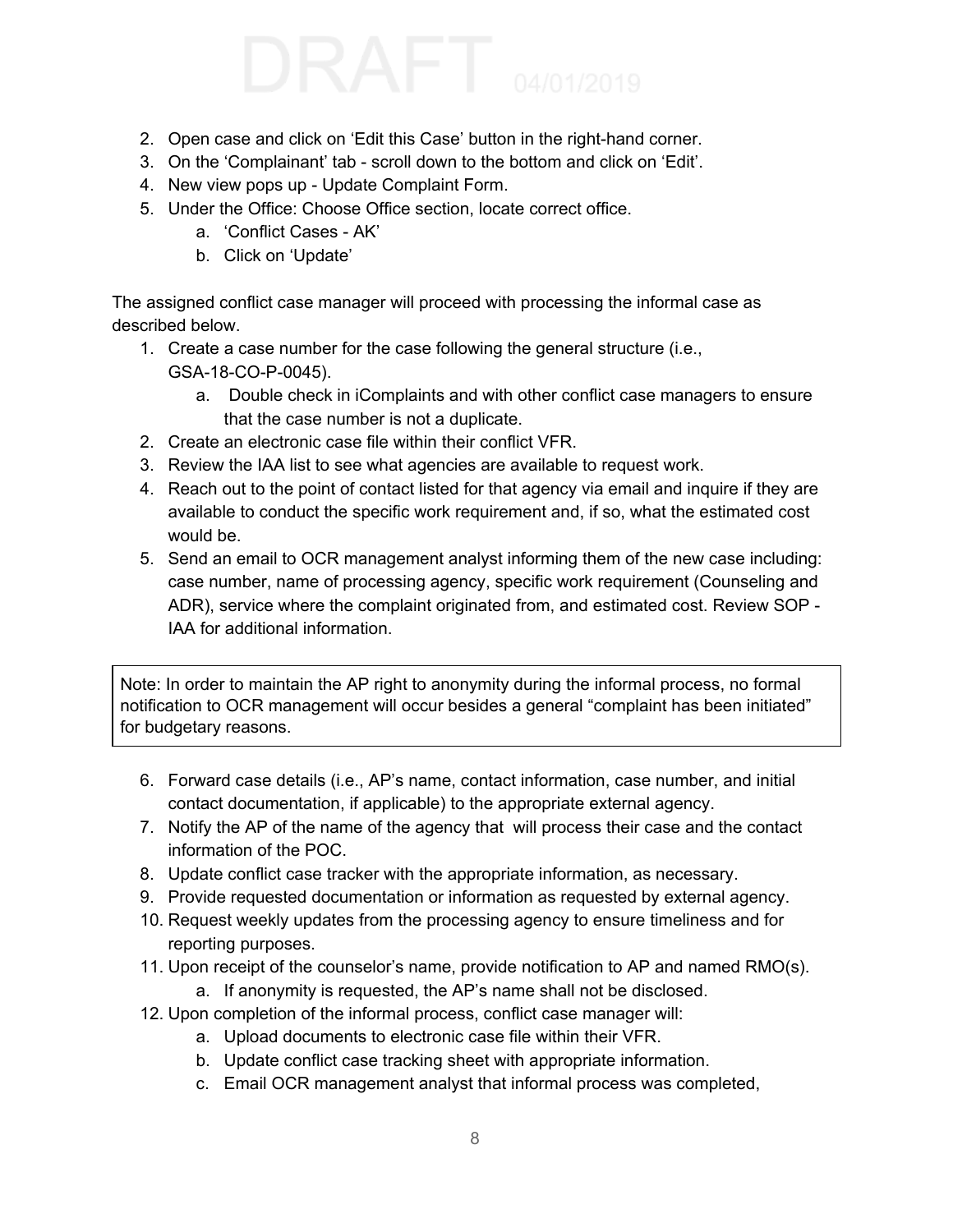## <span id="page-8-0"></span> **C. Mediation Requested**

If mediation is requested, the conflict case manager will assist the processing agency by:

- 1. Finding and reserving appropriate rooms by utilizing **[BookIT!](https://bookit.gsa.gov/mobile/auth/spnego/spnegoLogin.jsp)** 
	- a. Find two conference rooms on the same floor but not right next to each other, if possible and should not be rooms that aren't usually used for OCR mediations.
	- b. If in central office, the building is shaped as an 'E' and are numbered by floor, wing number, and then the room where '0' is the spine and the wings are numbered 100, 200, 300. The 7th floor should be avoided.
- 2. Finding a point of contact to escort the mediators to the mediation room.
	- a. . contact.
- 3. Providing the logistics to the processing agency.

## <span id="page-8-1"></span> **D. Formal Processing**

 If after the completion of the informal process a formal complaint is filed, the formal complaint will be forwarded to the conflict case manager.

The conflict case manager will:

- 1. Immediately review the IAA list to see what agencies are available to request work.
- 2. Reach out to the point of contact listed for that agency via email and inquire if they are available to conduct the specific work requirement and, if so, what the estimated cost would be.
- 3. Send an email to the OCR management analyst informing them of the case number, name of processing agency, specific work requirement (ie. accept/dismiss, investigation, FAD, etc.) service where the complaint originated from, and estimated cost. Review SOP - IAA for additional information.
- 4. Forward case details (i.e., counselors report, formal complaint) to the appropriate external agency.
- 5. Update conflict case tracking sheet.
- 6. Upload appropriate documents and emails to the electronic case file within the Conflict VFR.
- 7. Request weekly updates from the processing agency to ensure timeliness and for reporting purposes.
- 8. Upon completion of review for acceptance or dismissal:
	- a. Upload acceptance/dismissal letter to electronic case file within the conflict VFR.
	- b. Update conflict case spreadsheet with appropriate dates.

 A case may be either accepted or partially accepted for investigation or procedurally dismissed. If the case is dismissed review the **Final Agency [Decision](#page-11-0) section** below.

If the case is accepted, the conflict case manager will: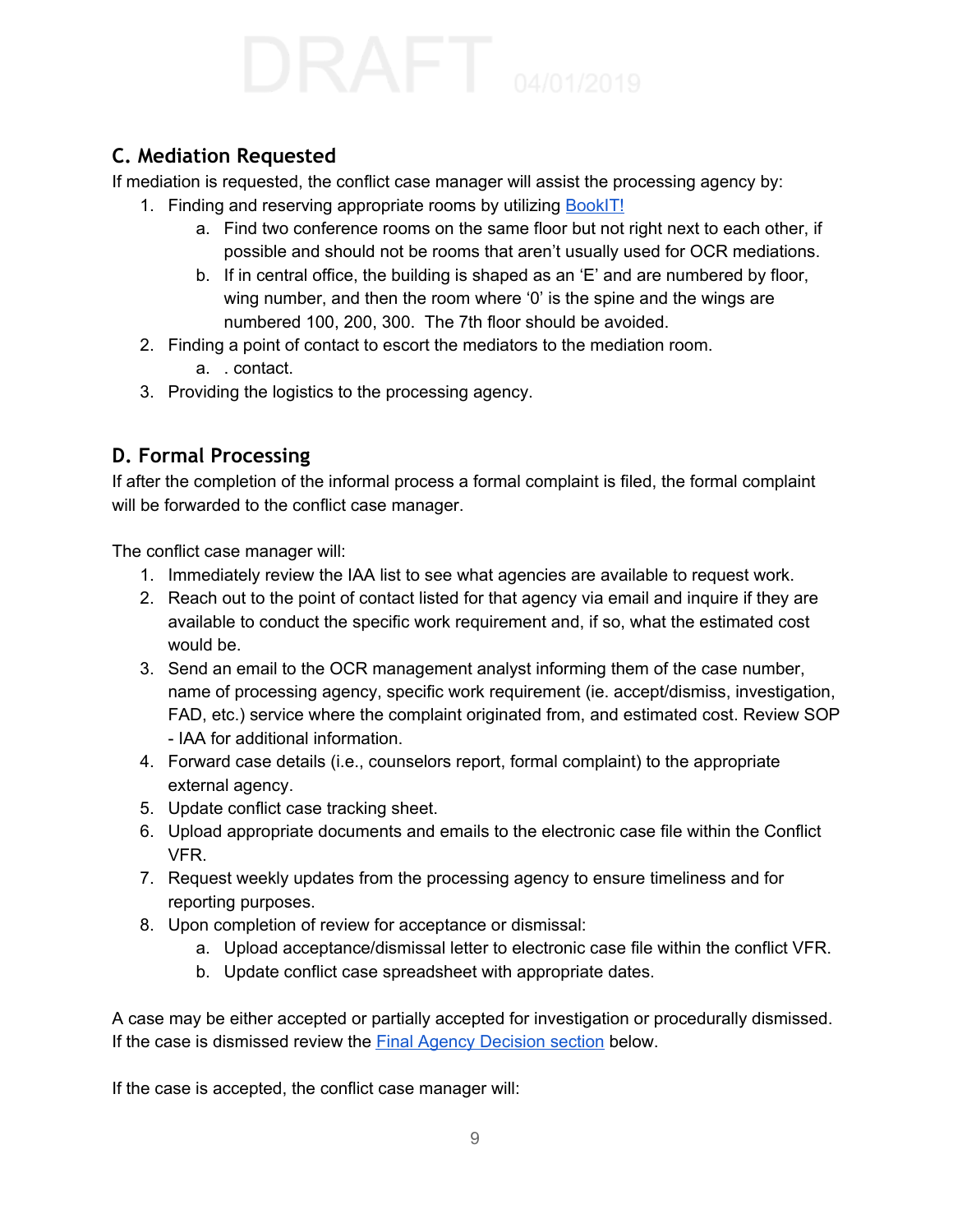- 1. Immediately review the IAA list to see what agencies are available to request work.
- 2. Reach out to the point of contact listed for that agency via email and inquire if they are available to conduct the specific work requirement and, if so, what the estimated cost would be.
- 3. Send an email to OCR management analyst informing them of the new case, name of processing agency, specific work requirement, and estimated cost. Review SOP - IAA for additional information.
- 4. Forward case details (i.e. counselors report, formal complaint, etc.) to the appropriate external agency.
	- a. Acts as the agency's point of contact to gather and provide requested documents.
- 5. Notify HSSO and RMO(s) of the conflict of interest case. See **[Accept/Dismiss](https://docs.google.com/document/d/1WieZJV0nckBSdHaFzJMk326SuYyeD9OedY8ZWjO-ZW4/edit) SOP**.
- 6. Prepare the litigation hold letter to be forwarded to the head of the Office of General Counsel.
- 7. Upon completion of the report of investigation (ROI)
	- a. Update conflict case tracking sheet with investigation information (i.e., date investigation started and ended, investigators name, and cost of investigation)
	- b. Upload ROI transmittal letter and ROI to electronic case file folder.
- 8. Track the 30 days.
	- a. If hearing [request](#page-9-0)ed review hearing request process.
	- b. If the final [agency](#page-11-0) decision requested or no election made review final agency [decision](#page-11-0) process.
	- c. Update conflict case spreadsheet as appropriate

## <span id="page-9-0"></span> **E. Processing Hearing Request**

 When a hearing is requested, the conflict case manager will process the case in accordance with the GSA hearing process and upload necessary documentation into EEOC's Federal Sector EEO Portal (FEDSEP). (See <u>[Hearing](https://docs.google.com/document/d/1MLG7n-XTvpP-9tffjdRKmwon6WbpWyskqae_7kHsoxk/edit) SOP</u>.) The EEOC FEDSEP database is set up that only the agency where the case originated can input the case in the FEDSEP database. In addition, access to conflict cases are only granted to the designated conflict case manager.

## <span id="page-9-1"></span> **F. Processing Final Orders (FO)**

 *1. If the EEOC administrative judge decision (AJD) is a no-finding or withdrawal*

 The conflict case manager will prepare the appropriate FO letters if the decision is a no-finding or withdrawal. If the OCR Associate Administrator is named as an RMO, the conflict case manager will ask the OCR Associate Administrator to request a designated signatory official from the Administrator to sign the final order to avoid any perceived conflict. The OCR Associate Administrator will then inform the conflict case manager of who the signing official will be.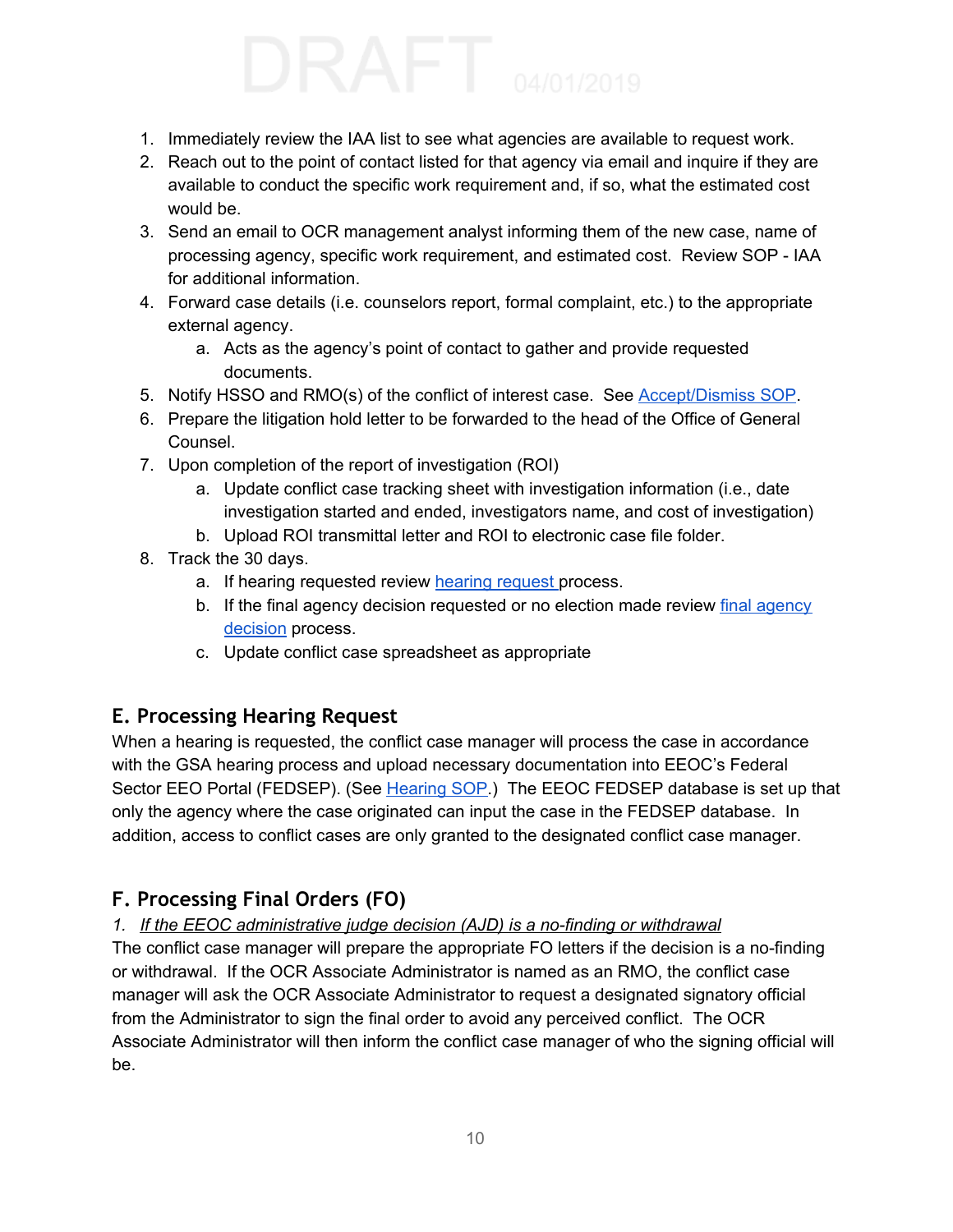If the decision is an order of dismissal due to a settlement agreement, that order will stand as the closure document and a FO letter will not be issued.

 The conflict case manager will change the FO to the appropriate signatory official and forward the FO letter to the signatory official and Firewall Counsel for review. Once reviewed and signed, the signatory official or Firewall Counsel will distribute to the appropriate parties (i.e., the complainant, the complainant's representative, if applicable, HSSO, and conflict case manager).

Upon receipt of the FO letter, the conflict case manager will:

- a. Update conflict case tracking sheet with appropriate information.
- b. Upload applicable documents (i.e., administrative judge's decision, FO, other attachments) to electronic case file within the conflict VFR.

### *2. If AJD is a finding - OCR Associate Administrator is NOT the named RMO.*

 The conflict case manager will forward the AJD to the OCR Associate Administrator. The OCR Associate Administrator and OGC will discuss whether or not to implement the AJ's finding decision. The OCR Associate Administrator will notify the conflict case manager as to whether or not the decision will be implemented. The conflict case manager will then prepare the appropriate FO letter.

If the decision is implemented, the conflict case manager will follow the standard FO SOP.

 If the decision is not implemented, OGC will submit its appeal to EEOC Office of Federal Operations (OFO) and provide a copy of the appeal to the conflict case manager to include with the FO.

The conflict case manager will:

- a. Distribute the FO letter to the appropriate parties.
- b. Update conflict case tracking sheet with appropriate information.
- c. Upload applicable documents (i.e., administrative judge's decision, FO, other attachments) to electronic case file within the conflict VFR.

### *3. If AJD is a finding - OCR Associate Administrator is the named RMO.*

 If the OCR Associate Administrator is named as an RMO, the conflict case manager will ask the OCR Associate Administrator to request a designated signatory official from the Administrator to sign the final order to avoid any perceived conflict. The OCR Associate Administrator will then inform the conflict case manager of who the signatory official will be.

 The signatory official and OGC will discuss whether or not to implement the AJ's finding decision. The signatory official or OGC will notify the conflict case manager as to whether or not the decision will be implemented. The conflict case manager will then prepare the appropriate FO letter.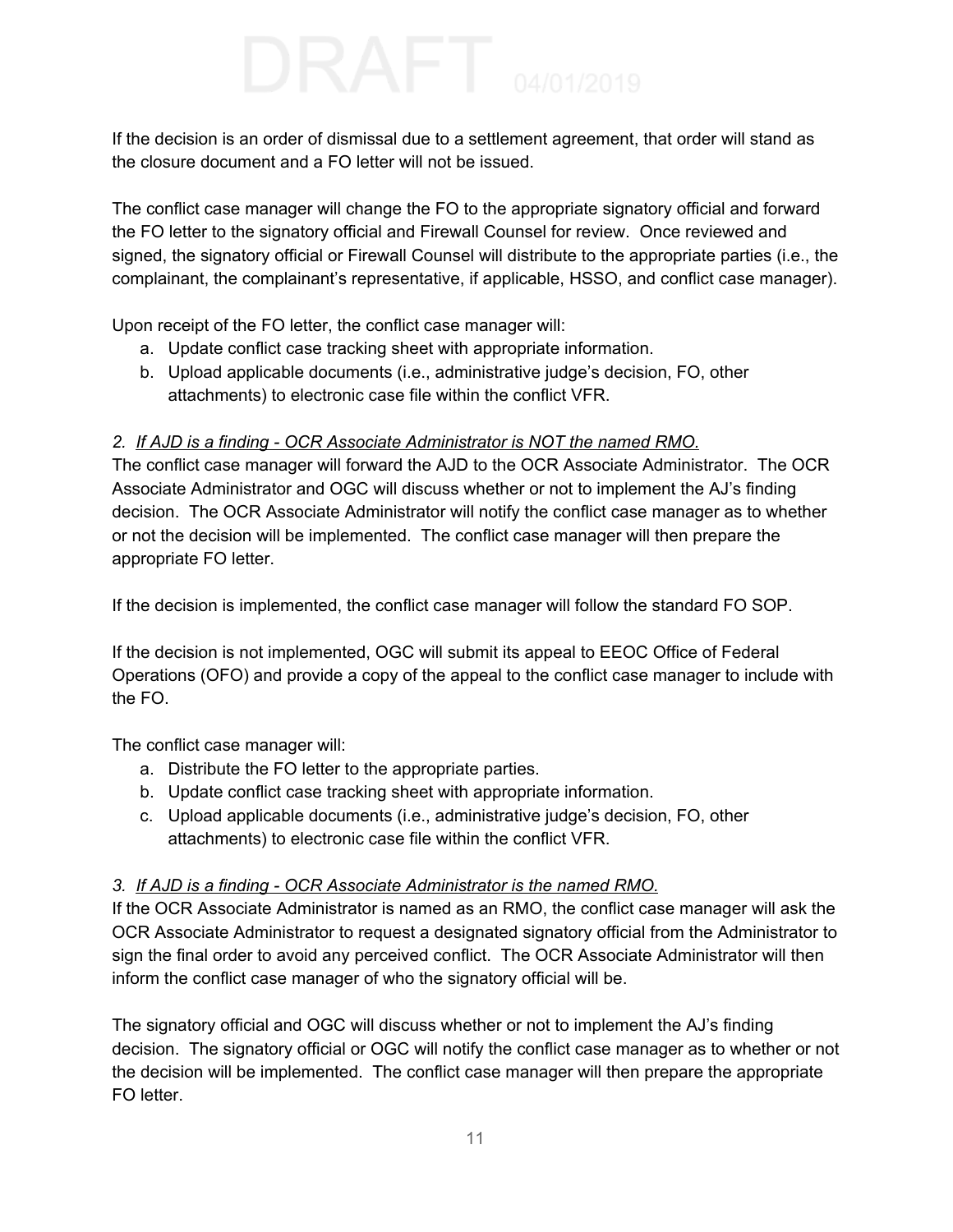If the decision is implemented, the conflict case manager will forward the FO to the signatory official and Firewall Counsel for review. Once reviewed and signed, signatory official or OGC will distribute to the appropriate parties.

 If the decision is not implemented, OGC will submit its appeal to EEOC Office of Federal Operations (OFO) and provide a copy of the appeal to the conflict case manager to include with the FO.

Upon receipt of the FO letter, the conflict case manager will:

- c. Update conflict case tracking sheet with appropriate information.
- d. Upload applicable documents (i.e., administrative judge's decision, FO, other attachments) to electronic case file within the conflict VFR.

## <span id="page-11-0"></span> **G. Processing Final Agency Decisions (FAD)**

 A complainant may request a FAD after the completion of the ROI or an AJ can order the agency to produce a FAD while the case is pending with the EEOC. In either case, the conflict case manager will:

- 1. Immediately review the IAA list to see what agencies are available to request work.
- 2. Reach out to the point of contact listed for that agency via email and inquire if they are available to conduct the specific work requirement and if so what the estimated cost would be.
- 3. Send an email to the OCR management analyst informing them of the agency case number, name of processing agency, service where the complaint originated from and estimated cost. Review SOP - IAA for additional information.
- 4. Forward information (i.e., report of investigation, requested due date) to the appropriate external agency.
- 5. If the OCR Associate Administrator is named as an RMO, the conflict case manager will ask the OCR Associate Administrator to request a designated signatory official from the Administrator to sign the final order to avoid any perceived conflict.

Upon receipt of draft FAD, the conflict case manager will:

- 1. Forward the FAD to the signatory official and Firewall Counsel for review.
	- a. Any named manager should not be involved.
- 2. Once approved and signed, signatory official or OGC will issue FAD to appropriate parties.

Upon receipt of the signed FAD, the conflict case manager will:

- a. Update the conflict case tracking sheet with appropriate information.
- b. Upload the applicable documents (i.e., FAD, other attachments) to electronic case file within the conflict VFR.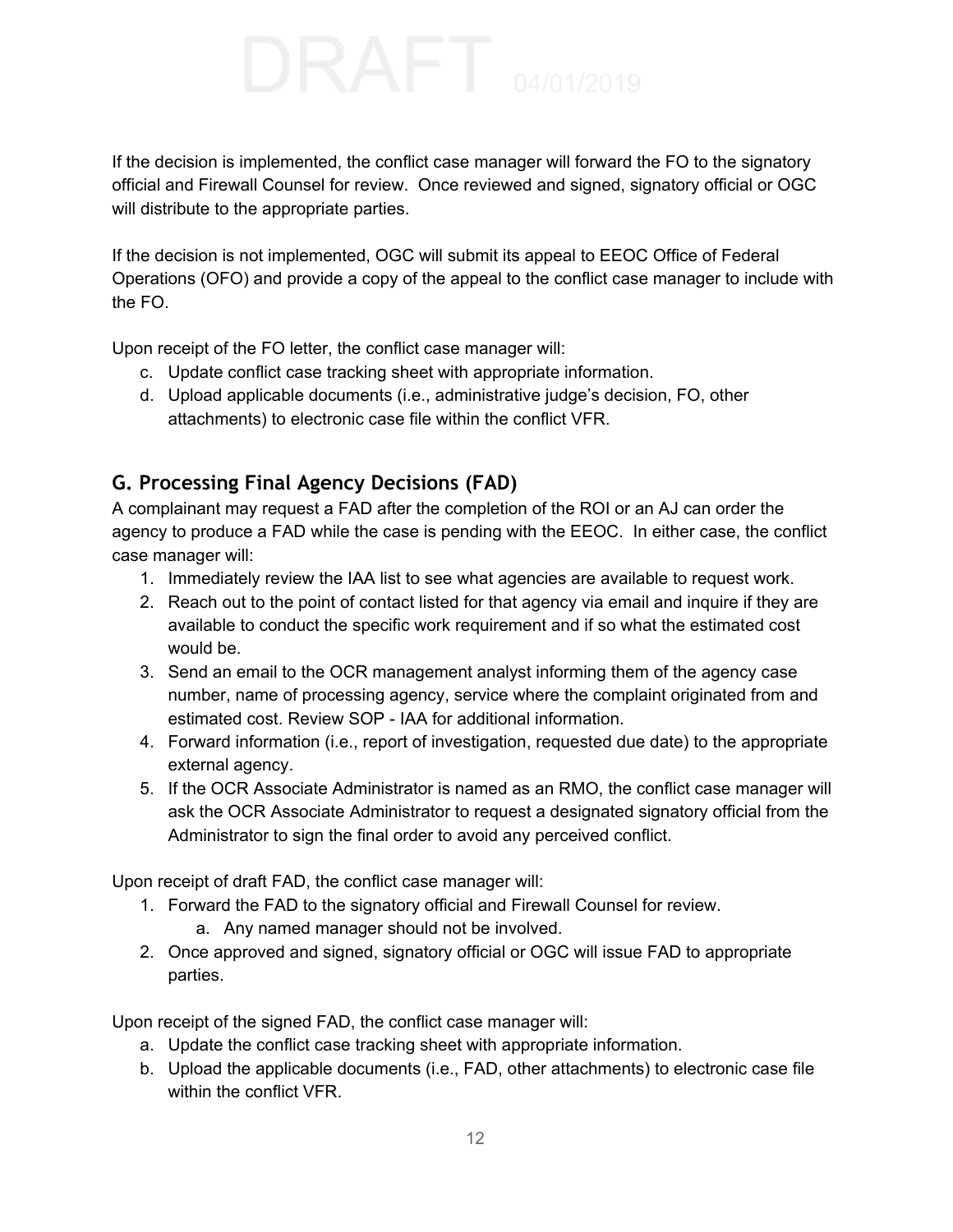The conflict case managers are responsible for providing necessary case activity updates as well as reporting data for external reporting and shall perform the following actions:

- Maintaining updated case tracking.
- Providing weekly Conflict Activity Report, as necessary.
- Providing quarterly and annual case activity to PRO Branch Chief.

### <span id="page-12-0"></span>**H. Absences**

 When a conflict case manager is on an extended leave status (i.e., greater than one week), they will provide temporary access of their tracker and VFR to the other conflict case manager, and inform the external agency POC of their leave of absence and who they should contact in their absence. During any absence, the conflict case manager's out of office reply should contain who the point of contact for conflict of interest cases is while they are out. When a conflict case manager is in an extended leave status, the OCR Associate Administrator may designate either the other conflict case manager or another individual to temporarily have access to the conflict case files and case tracking sheet.

The conflict case manager prior to a leave of absence will:

- ● Notify, via email, the external agency point of contact that they will be on leave. The email will contain the following information:
	- and pProvide their return date.
	- Name and contact information of the alternate conflict case manager, if on extended leave. If the conflict case manager is on extended leave and a designated alternate was identified, the email to the external agency point of contact will also include the alternate conflict case manager's name and contact information.
- Provide access to conflict tracker and VFR to the alternate conflict case manager.

 The alternate conflict case manager shall obtain appropriate access to conflict tracker and VFR, as appropriate. The alternate conflict case manager shall be responsible for the following items:

- Updating the case tracking sheet as appropriate.
- Preparing and providing a weekly report to the OCR Associate Administrator.
- Providing the external agency with any necessary information, as requested.

 Upon return of the conflict case manager, the alternate conflict case manager's access to the case files and the case tracking sheet shall be immediately revoked.

## **I. Absences**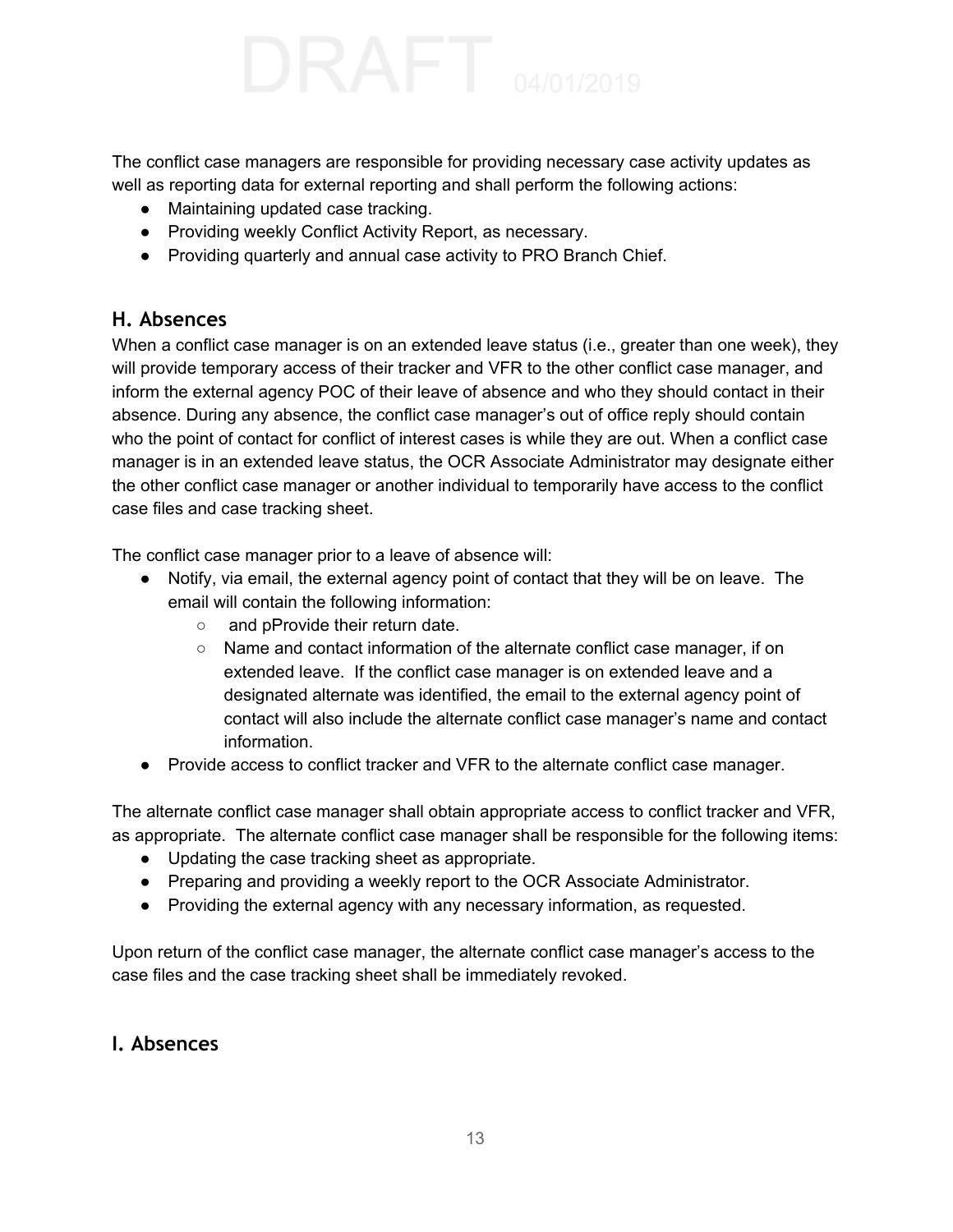# <span id="page-13-0"></span>VII. Reporting

## <span id="page-13-1"></span> **A. Conflict Activity Report**

Each conflict case manager will submit their own conflict activity report (see sample at [appendix](#page-13-2) [B\)](#page-13-2) to the OCR Associate Administrator via email every Thursday by 9:00 am EST, absent those cases where the OCR Associate Administrator is named as an RMO. This report will contain only the following information for each active conflict case:

- Name of the aggrieved party (if anonymity is waived) or complainant
- Alleged responsible management official(s)
- Basis(es)
- Issue(s)
- Stage of the EEO process
- Status of case
- Deadline
- Number of days remaining before the due date

### <span id="page-13-2"></span> **B. External GSA Reports**

 Any internal GSA conflict case will be reported only on external reports such as the quarterly and annual No FEAR Act and the annual 462 reports. Each conflict case manager will work with the PRO Branch Chief to provide the required data. Data will be limited to only the necessary data that needs to be included in the report; specific case details such as complainants name and nature of complaint will not be shared.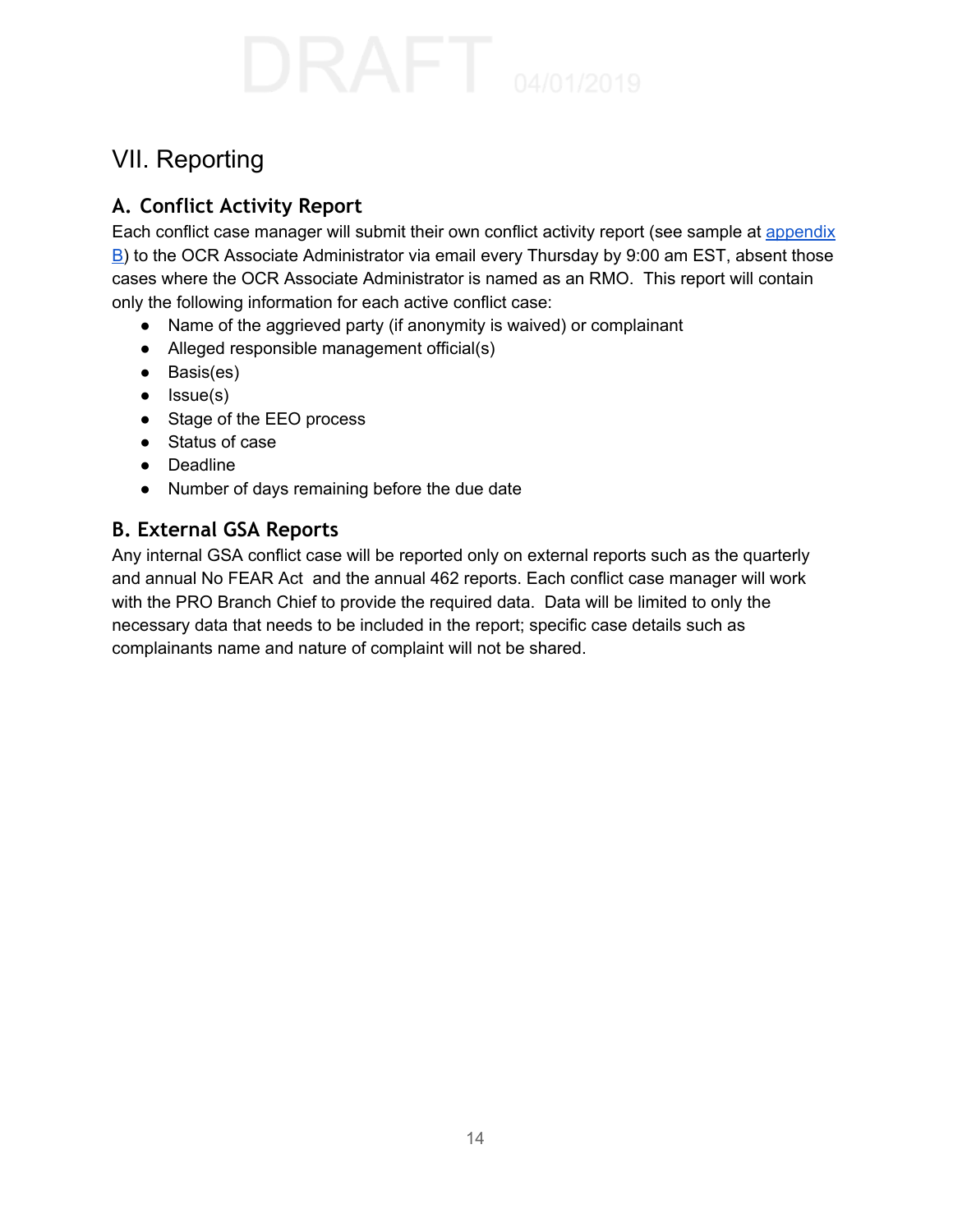## **Appendix A -Glossary**

### <span id="page-14-0"></span> **Glossary - Terms and Abbreviations**

 A&C - Adjudication and Compliance ADR - Alternative Dispute Resolution AJ - Administrative Judge AJD - Administrative Judge Decision AP - Aggrieved Person EEO - Equal Employment Opportunity EEOC - Equal Employment Opportunity Commission ER - Early Resolution EST - Eastern Standard Time FAD - Final Agency Decision FEDSEP - Federal Sector EEO Portal FO - Final Order GSA - General Services Administration IAA - Interagency Agreement MD-110 - Management Directive 110 No FEAR - Notification and Federal Employee Anti-discrimination Retaliation Act OFO - Office of Federal Operations OCR - Office of Civil Rights OGC - Office of General Counsel PII - Personal Identifiable Information POC - Point of Contact PRO - Policy, Reporting and Outreach ROI - Report of Investigation RMO - Responsible Management Official SOP - Standard Operating Procedures VFR - Virtural File Room